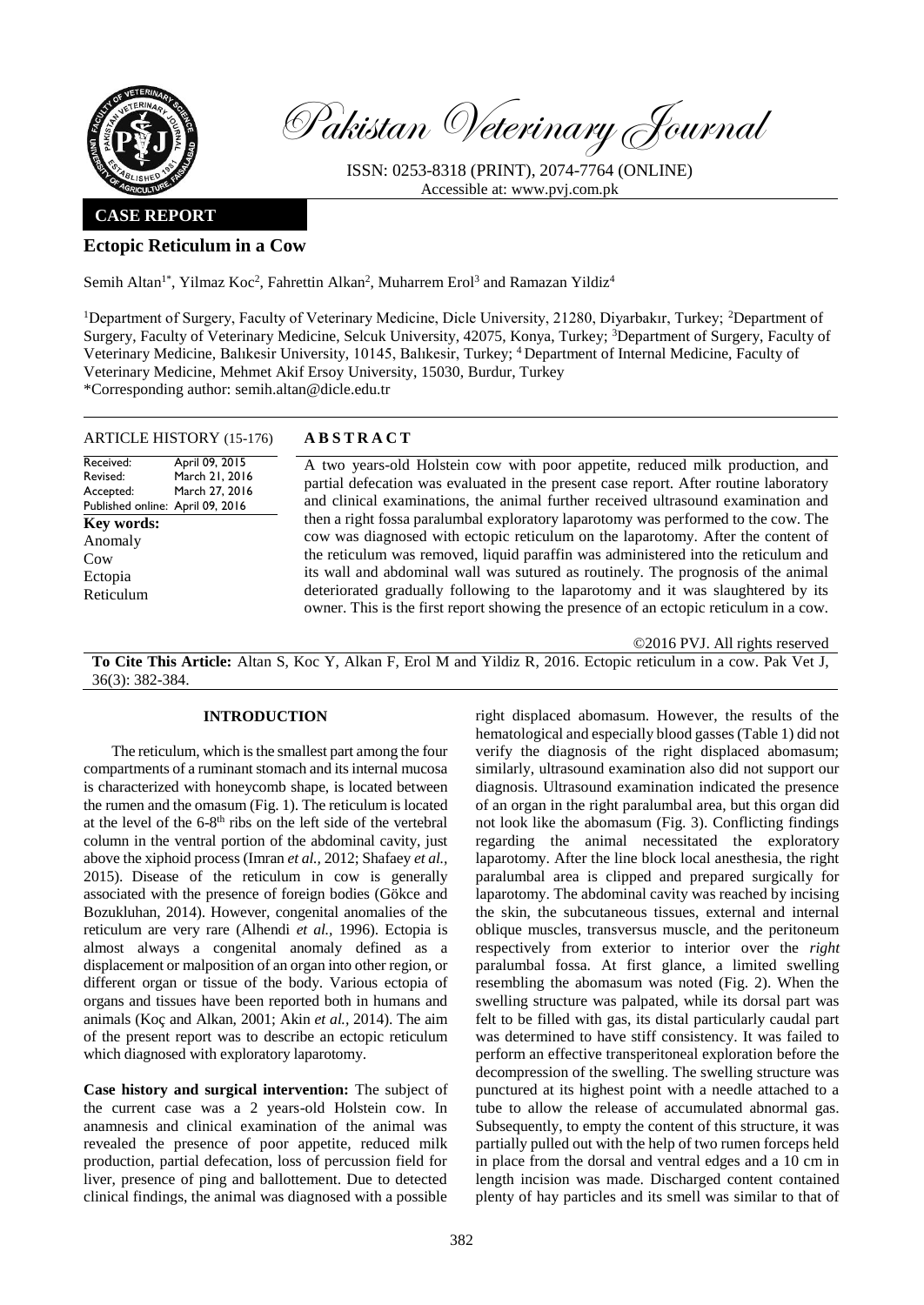the rumen. It was determined that the mucosa possessed honeycomb appearance fitting to the reticulum after removing about 1.5 kg of the content (Fig. 4A and B). According to the obtained data, the case was diagnosed as ectopic reticulum. Liquid paraffin was administered into the reticulum to soften the content and facilitate its passage, and then the wall of the reticulum was sutured as routine. At last, transperitoneal exploration was performed to understand whether there are any other hidden anomalies. In this examination, it was observed that the rumen was not entirely full; the omasum was stiff, located right under and slightly medial of the rumen (Fig. 2). On the other hand, the abomasum was moderately full and the liver was at its normal situs. The intestines were completely empty. No peritoneal fluids or fibrin masses were noted in the abdominal cavity. The reticulum found residing at the caudo-dorsal aspect of the right abdominal cavity was attempted to relocate it at cranio-ventral direction but effort was failed. Similarly, repositioning of the omasum and abomasum located to be just under and slightly medial to the reticulum also was unsuccessful. The abdominal wall was closed up without additional intra-abdominal manipulations. The animal was hospitalized, and penicillin-streptomycin (5ml/100kg IM; Dipenisol, Bayer Animal Health, Istanbul, Turkey) and flunixin meglumine (2.2 mg/kg IM; Fulimed, Alke, Istanbul, Turkey) were applied for antibiotic and pain therapy during postoperative three days respectively, in addition to intravenous liquid treatment. After the operation, the prognosis of the animal gradually deteriorated and the animal was slaughtered with the consent of the owner to prevent further yield loss. Since the cow, moreover, was insured, her owner refused the autopsy of the animal.

#### **DISCUSSION**

There is no literature information concerning the ectopia or sole displacement of the reticulum in cattle. However, sometimes displacement of the reticulum following the omasum displacement (reticulo-omasalabomasal volvulus) is shown to be seen very rarely (Wittek *et al*., 2004). In the present report, right displacement abomasum/volvulus was excluded by clinical, ultrasonographic and surgical examination of abdomen. There was no abnormality in results of hematologic and blood gas analyses. Only blood leukocyte count increased compared to reference values. Clinical symptoms are also not specific for ectopia reticulum. In the right flank laparotomy, the reticulum was located in an abnormal anatomical situs where it was right to the rumen, and at the caudal-dorsal aspect of the omasum and abomasum between the right abdominal wall and the intestines. These findings indicated presence of an ectopic reticulum.

The causes for disorders of the forestomach compartments in adult cow are considered to be dietary, inflammatory, and/or mechanical (Chanie and Tesfaye, 2012). However, a published study (Alhendi *et al*., 1996) reporting the presence of a hypoplastic reticulum emphasizes that one of the potential factors leading to the diseases of the digestive system in adult cow might be congenital. In the case, we speculate that ectopia reticulum may be congenital in the cow. Because displacement of reticulum in cattle is appeared rarely as acquired.



**Fig. 1:** Schematized image of the gastrointestinal organs in healthy cow.



**Fig. 2:** Schematized image of the gastrointestinal organs in the current case.



**Fig. 3:** Sonogram view of right fossa paralumbal area in the present case.